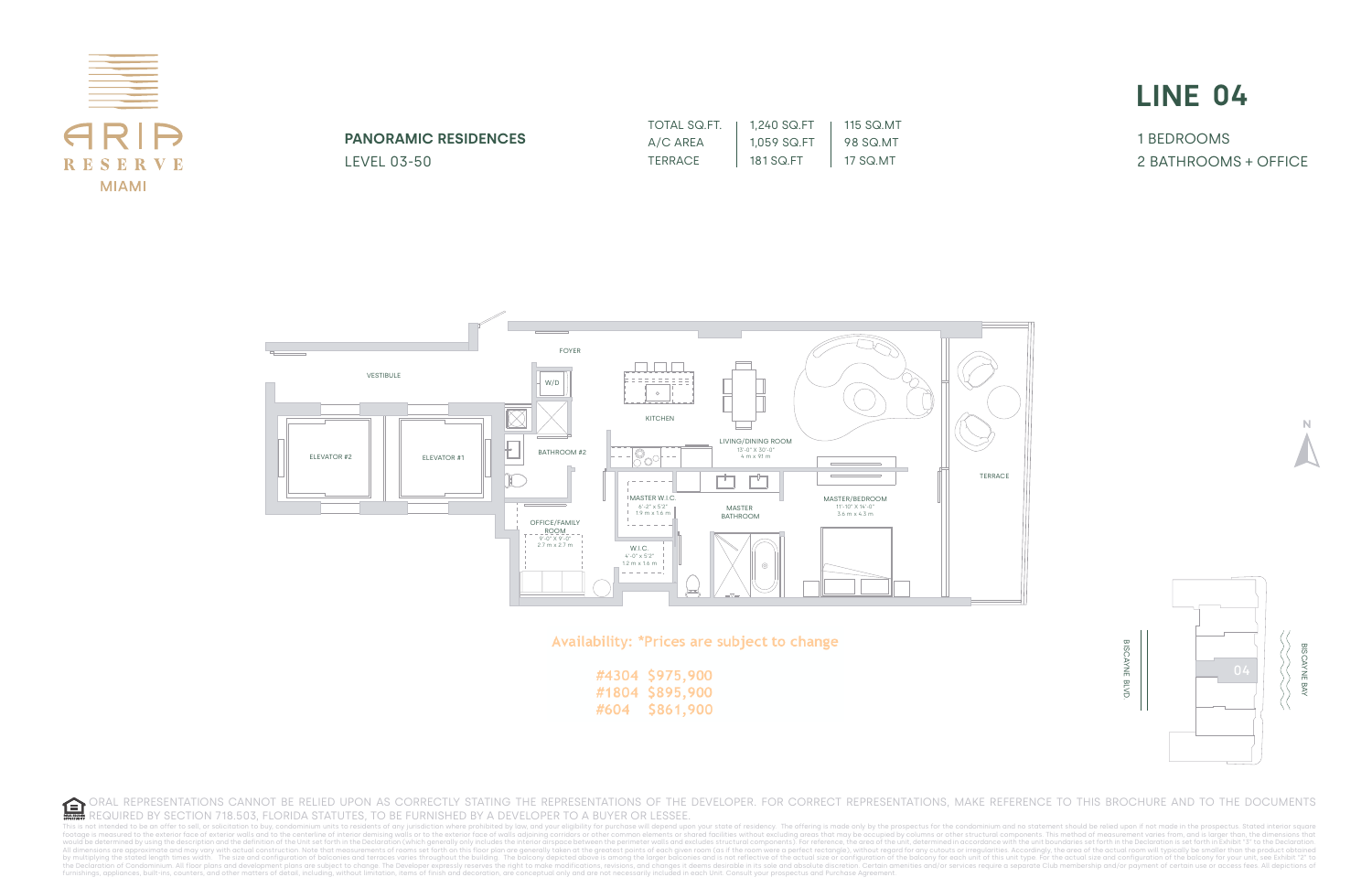This is not intended to be an offer to sell, or solicitation to buy, condominium units to residents of any jurisdiction where prohibited by law, and your eligibility for purchase will depend upon your state of residency. T footage is measured to the exterior face of exterior walls and to the centerline of interior demising walls or to the exterior redustand to the centerline of interior demising walls or to the exterior face of walls adjoini would be determined by using the description and the definition of the Unit set forth in the Declaration (which generally only includes the interior airspace between the perimeter walls and excludes structural components). All dimensions are approximate and may vary with actual construction. Note that measurements of rooms set forth on this floor plan are generally taken at the greatest points of each given room vere a perfect rectangle), wi the Declaration of Condominium. All floor plans and development plans are subject to change. The Developer expressly reserves the right to make modifications, revisions, and changes it deems desirable in its sole and absol



2 BEDROOMS 3 BATHROOMS + OFFICE

| TOTAL SQ.FT. | 1,838 SQ.FT | 171 SQ.MT |
|--------------|-------------|-----------|
| A/C AREA     | 1.571 SQ.FT | 146 SQ.MT |
| TERRACE      | 267 SQ.FT   | 25 SQ.MT  |





**PANORAMIC RESIDENCES** LEVEL 03-50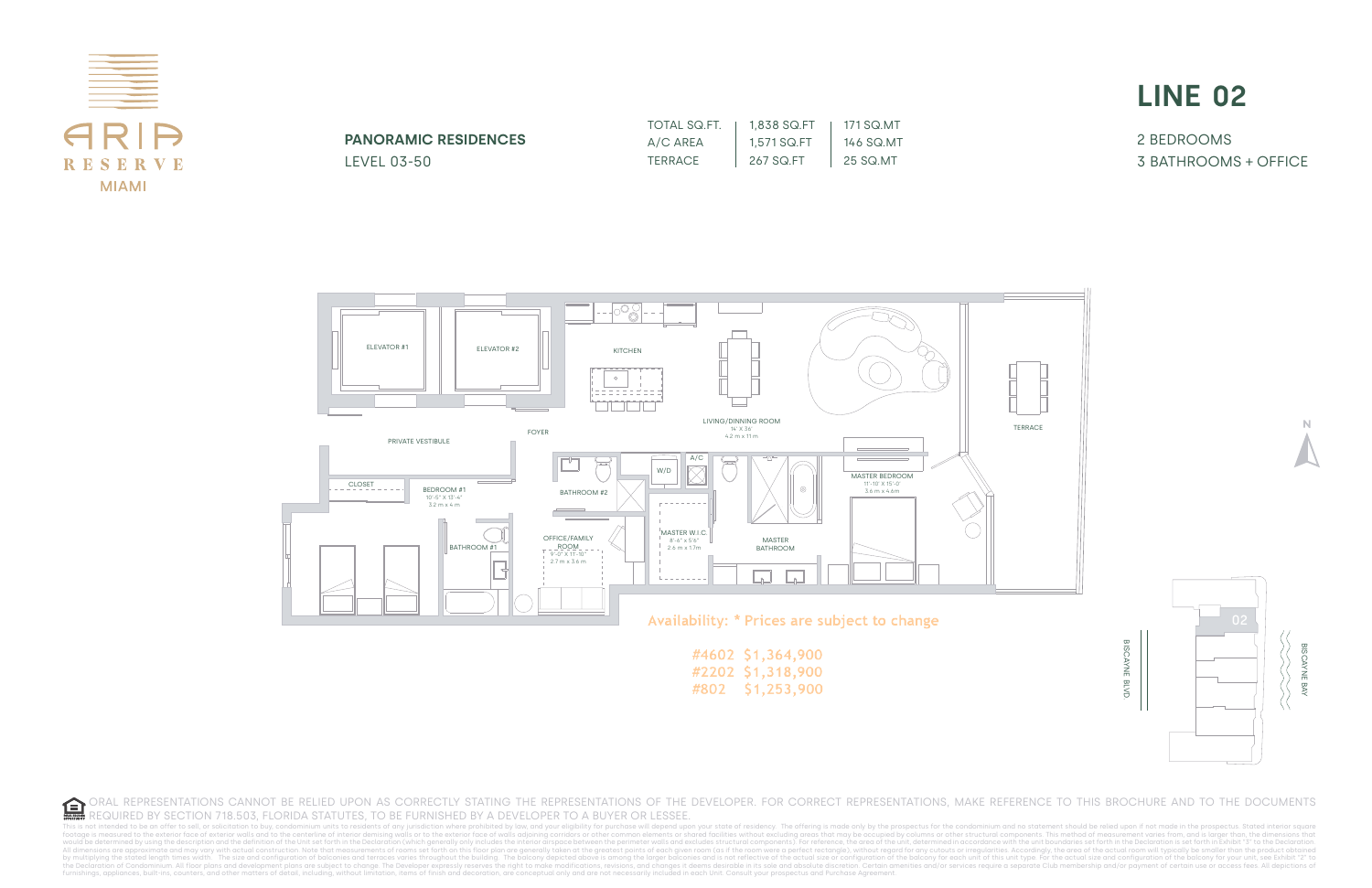

This is not intended to be an offer to sell, or solicitation to buy, condominium units to residents of any iurisdiction where prohibited by law, and your eligibility for purchase will depend upon you footage is measured to the exterior face of exterior walls and to the centerline of interior demising walls are to the exterior andissement varias or other serior face of walls and ownells are for the content in the Declar space between the perimeter walls and excludes structural components). For reference, the area of the unit, determined in accordance with the unit, boundaries set forth in the Declaration is set forth in Exhibit "3" to the All dimensions are approximate and may vary with actual construction. Note that measurements of rooms set forth on this floor plan are generally taken at the greatest points of each given room (as if the room were a perfec by multiplying the stated length times width. The size and configuration of balconies and terraces varies throughout the building. The balcony depicted above is among the larger balconies and is not reflective of the actua the Declaration of Condominium. All floor plans and development plans are subject to change. The Developer expressly reserves the right to make modifications, revisions, and changes it deems desirable in its sole and absol



Availability: \* Prices are subject to change

|      | #4806 \$1,373,900 |
|------|-------------------|
|      | #2906 \$1,316,900 |
| #506 | \$1,247,900       |

2 BEDROOMS 3 BATHROOMS + OFFICE

| TOTAL SQ.FT.   | 1.832 SQ.FT | 170 SQ.MT |
|----------------|-------------|-----------|
| A/C AREA       | 1,576 SQ.FT | 146 SQ.MT |
| <b>TERRACE</b> | 256 SQ.FT   | 24 SQ.MT  |





**PANORAMIC RESIDENCES** LEVEL 03-50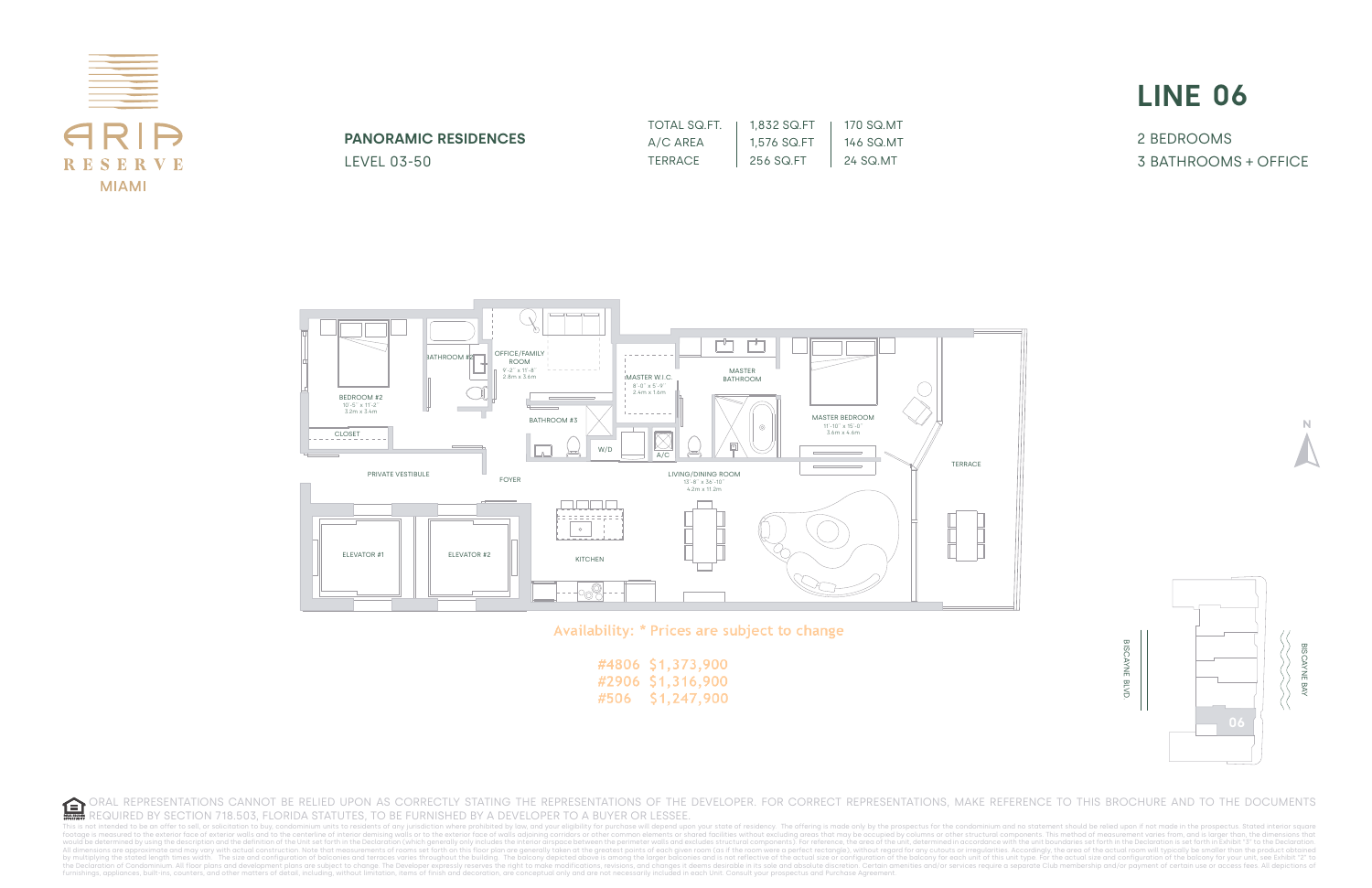This is not intended to be an offer to sell, or solicitation to buy, condominium units to residents of any iurisdiction where prohibited by law, and your eligibility for purchase will depend upon your state of residency footage is measured to the exterior face of exterior walls and to the centerline of interior demising walls or to the exterior remising walls or to the exterior face of walls adjoining corridors or other common elements or would be determined by using the description and the definition of the Unit set forth in the Declaration (which generally only includes the interior airspace between the perimeter walls and excludes structural components). All dimensions are approximate and may vary with actual construction. Note that measurements of rooms set forth on this floor plan are generally taken at the greatest points of each given room (as if the room were a perfec by multiplying the stated length times width. The size and configuration of balconies and terraces varies throughout the building. The balcony depicted above is among the larger balconies and is not reflective of the actua the Declaration of Condominium. All floor plans and development plans are subject to change. The Developer expressly reserves the right to make modifications, revisions, and changes it deems desirable in its sole and absol



3 BEDROOMS 31/2 BATHROOMS + OFFICE

| TOTAL SQ.FT.   | 1,885 SQ.FT | 175 SQ.MT |
|----------------|-------------|-----------|
| A/C AREA       | 1.643 SQ.FT | 153 SQ.MT |
| <b>TERRACE</b> | 242 SQ.FT   | 22 SQ.MT  |





# **PANORAMIC RESIDENCES**

LEVEL 03-50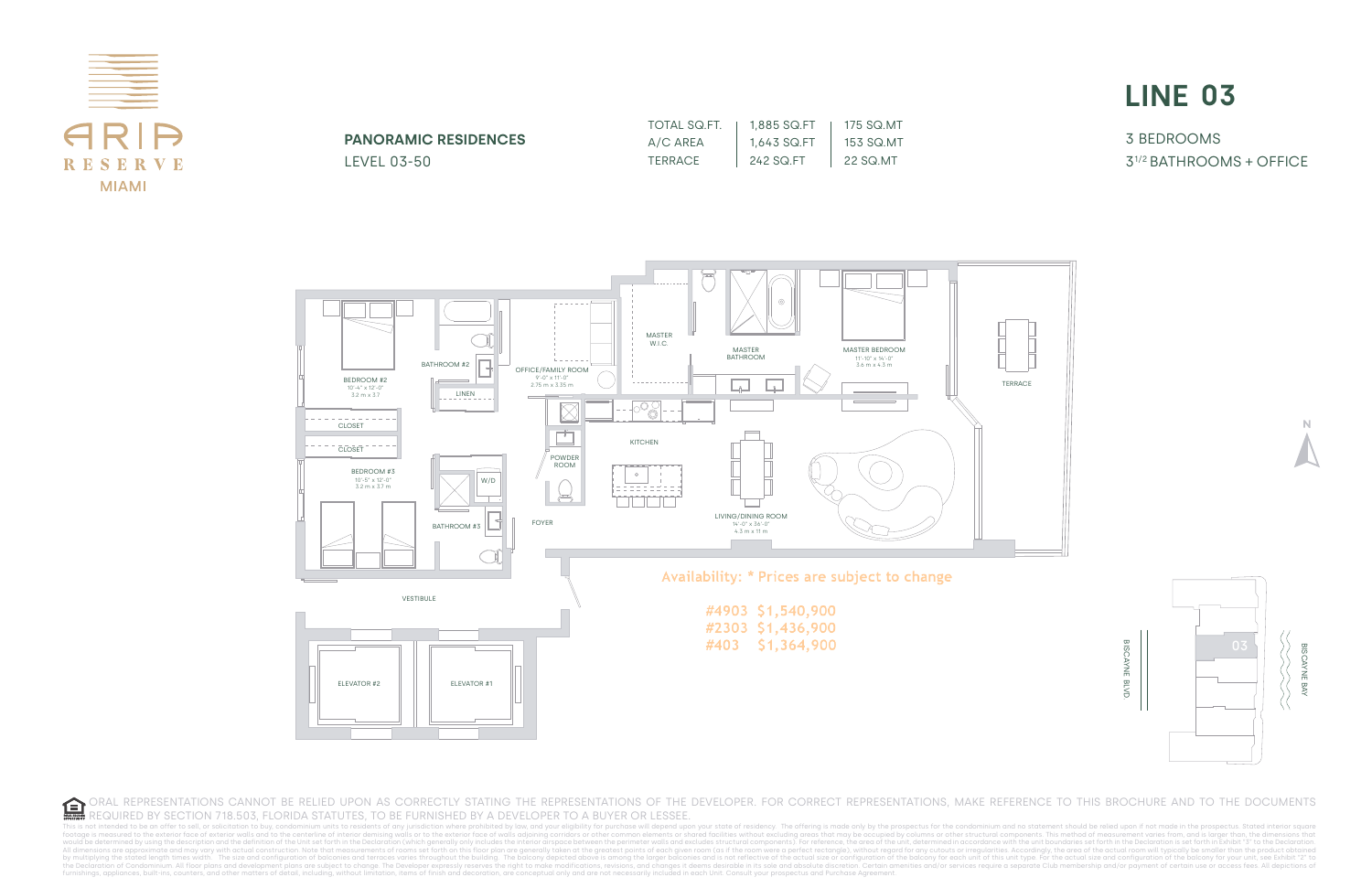

This is not intended to be an offer to sell, or solicitation to buy, condominium units to residents of any iurisdiction where prohibited by law, and your eligibility for purchase will depend upon your state of residency. T footage is measured to the exterior face of exterior walls and to the centerline of interior demising walls or to the exterior remising walls or to the exterior face of walls adjoining corridors or other common elements or would be determined by using the description and the definition of the Unit set forth in the Declaration (which generally only includes the interior airspace between the perimeter walls and excludes structural components). All dimensions are approximate and may vary with actual construction. Note that measurements of rooms set forth on this floor plan are generally taken at the greatest points of each given room (as if the room were a perfec by multiplying the stated length times width. The size and configuration of balconies and terraces varies throughout the building. The balcony depicted above is among the larger balconies and is not reflective of the actua the Declaration of Condominium. All floor plans and development plans are subject to change. The Developer expressly reserves the right to make modifications, revisions, and changes it deems desirable in its sole and absol



3 BEDROOMS 31/2 BATHROOMS + OFFICE



| TOTAL SQ.FT. | 1,979 SQ.FT | 184 SQ MT |
|--------------|-------------|-----------|
| A/C AREA     | 1.750 SQ.FT | 163 SQ MT |
| TERRACE      | 229 SQ FT   | 21 SQ.MT  |





**PANORAMIC RESIDENCES** LEVEL 03-50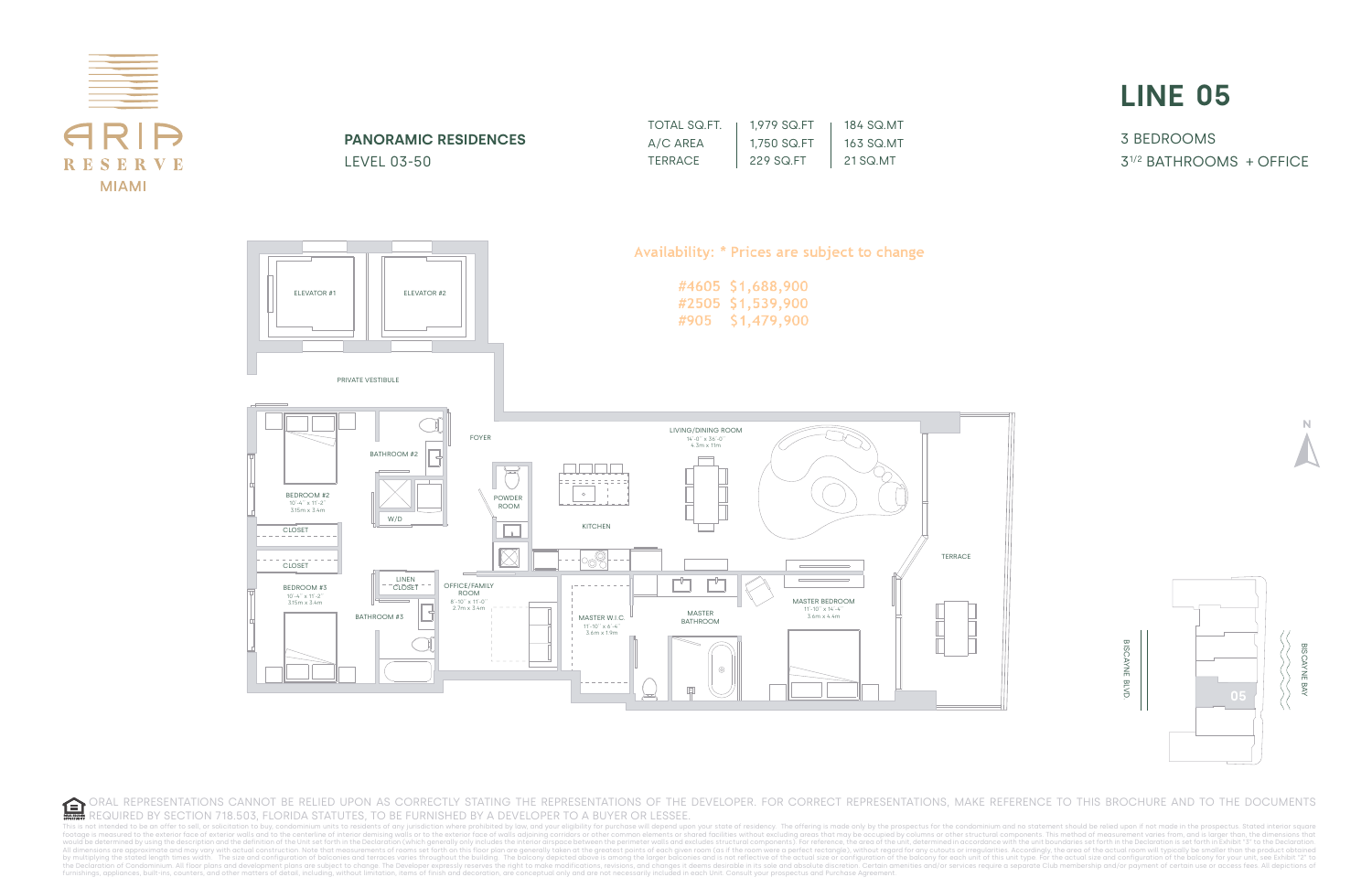This is not intended to be an offer to sell, or solicitation to buy, condominium units to residents of any iurisdiction where prohibited by law, and your eligibility for purchase will depend upon footage is measured to the exterior face of exterior walls and to the centerline of interior demising walls or to the exterior remising walls or to the exterior face of walls adjoining corridors or other common elements or nace between the perimeter walls and excludes structural components). For reference, the grea of the unit, determined in accordance with the unit, boundaries set forth in the Declaration is set forth in Exhibit "3" to the All dimensions are approximate and may vary with actual construction. Note that measurements of rooms set forth on this floor plan are generally taken at the greatest points of each given room (as if the room were a perfec by multiplying the stated length times width. The size and configuration of balconies and terraces varies throughout the building. The balcony depicted above is among the larger balconies and is not reflective of the actua the Declaration of Condominium. All floor plans and development plans are subject to change. The Developer expressly reserves the right to make modifications, revisions, and changes it deems desirable in its sole and absol



4 BEDROOMS 41/2 BATHROOMS + OFFICE

TOTAL SQ.FT. A/C AREA **TERRACE** 2,882 SQ.FT 2,584 SQ.FT 298 SQ.FT 268 SQ.MT 240 SQ.MT 28 SQ.MT





**PANORAMIC RESIDENCES**

LEVEL 03-50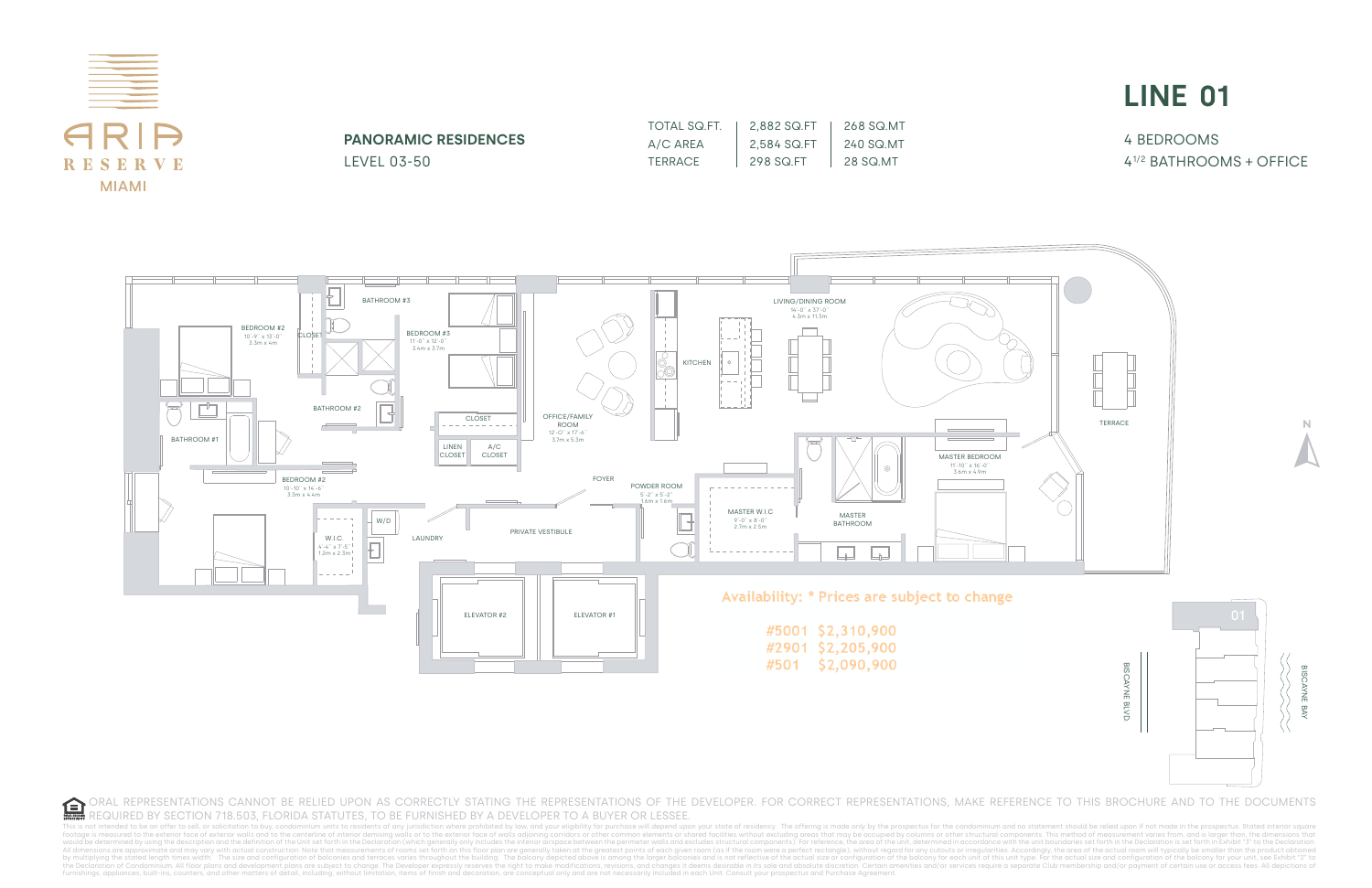This is not intended to be an offer to sell, or solicitation to buy, condominium units to residents of any iurisdiction where prohibited by law, and your eligibility for purchase will depend upon y footage is measured to the exterior face of exterior face of exterior walls and to the centerline of interior demissing walls or to the exterior andis and on the exterior face of walls and costed fraction face of walls and space between the perimeter walls and excludes structural components). For reference the grea of the unit, determined in accordance with the unit, boundaries set forth in the Declaration is set forth in Exhibit "3" to the All dimensions are approximate and may vary with actual construction. Note that measurements of rooms set forth on this floor plan are generally taken at the greatest points of each given room (as if the room were a perfec by multiplying the stated length times width. The size and configuration of balconies and terraces varies throughout the building. The balcony depicted above is among the larger balconies and is not reflective of the actua the Declaration of Condominium. All floor plans and development plans are subject to change. The Developer expressly reserves the right to make modifications, revisions, and changes it deems desirable in its sole and absol



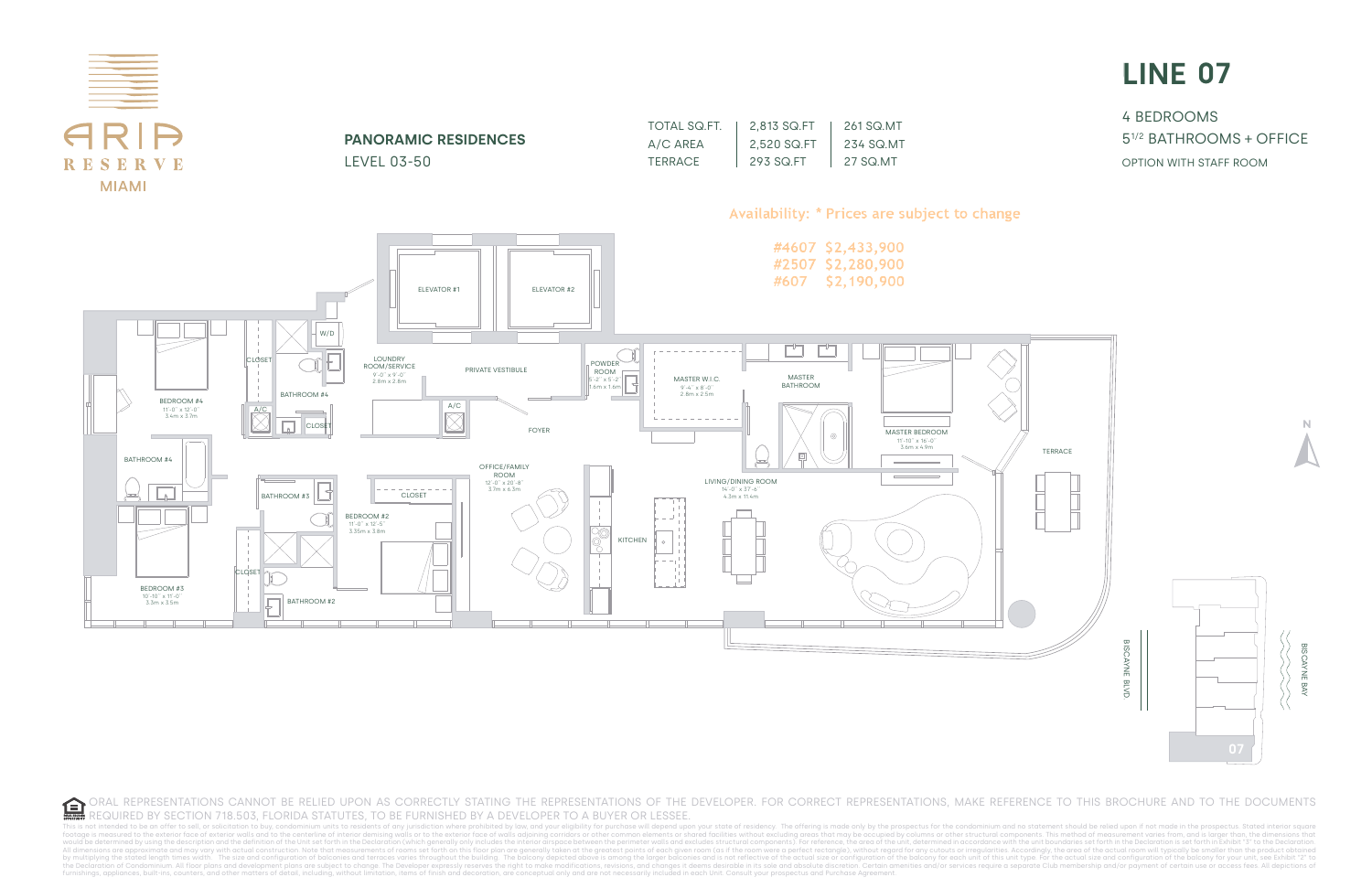# ARIA RESERVE **MIAMI**

**PENTHOUSE COLLECTION / Penthouses**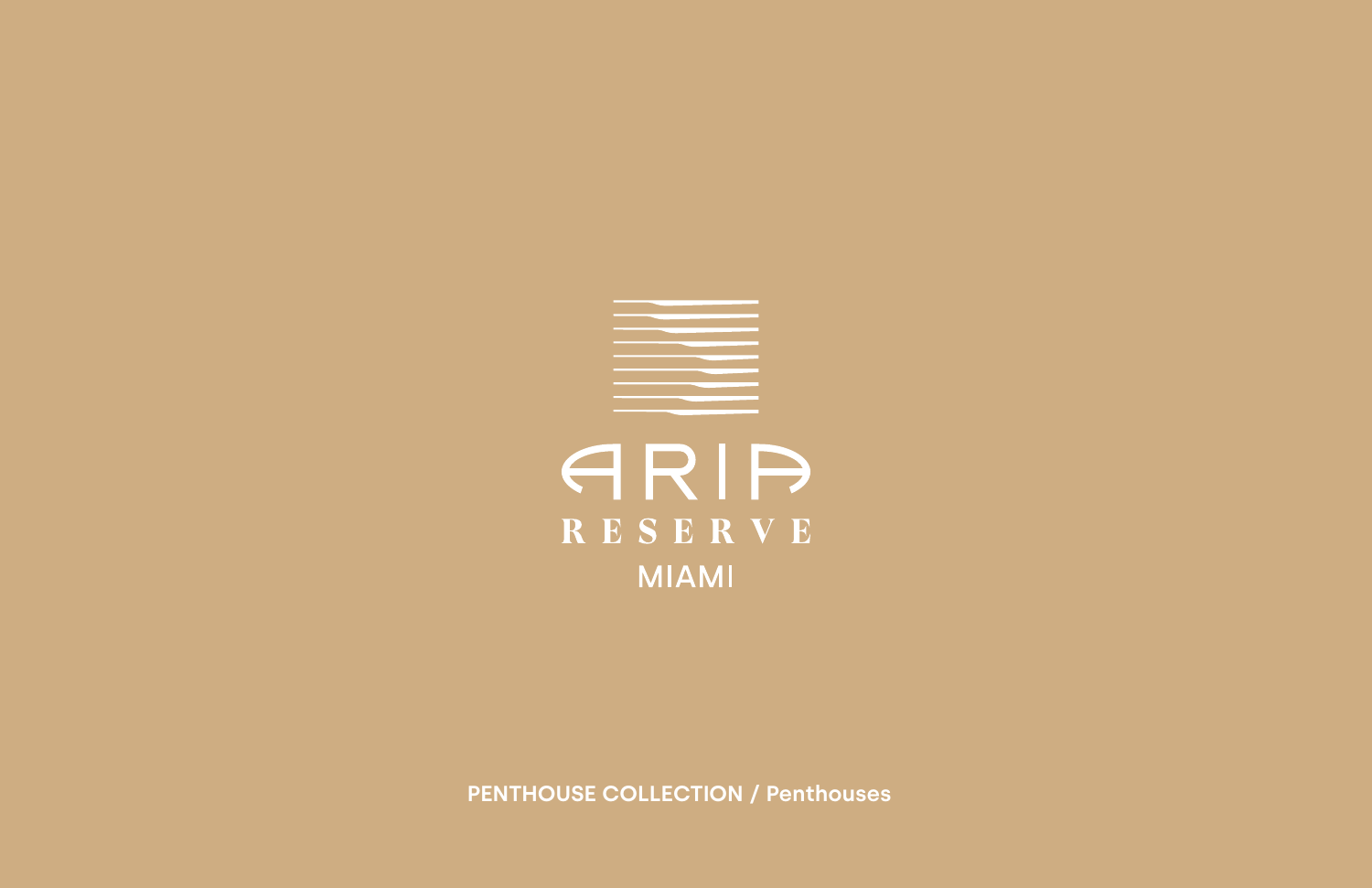

4 BEDROOMS 51/2 BATHROOMS + OFFICE





**PENTHOUSES** LEVEL 57-59

| TOTAL SQ.FT. | 3.812 SQ.FT | 354 SQ.MT |
|--------------|-------------|-----------|
| A/C AREA     | 3,260 SQ.FT | 303 SQ.MT |
| TERRACE      | 552 SQ FT   | 51 SQ MT  |

ORAL REPRESENTATIONS CANNOT BE RELIED UPON AS CORRECTLY STATING THE REPRESENTATIONS OF THE DEVELOPER. FOR CORRECT REPRESENTATIONS, MAKE REFERENCE TO THIS BROCHURE AND TO THE DOCUMENTS  $\mathbf{G}$ REQUIRED BY SECTION 718.503, FLORIDA STATUTES, TO BE FURNISHED BY A DEVELOPER TO A BUYER OR LESSEE.

This is not intended to be an offer to sell, or solicitation to buy, condominium units to residents of any jurisdiction where prohibited by law, and your eligibility for purchase will depend upon your state of residency. T footage is measured to the exterior face of exterior walls and to the centerline of interior demising walls or to the exterior redustand to the centerline of interior demising walls or to the exterior face of walls adjoini would be determined by using the description and the definition of the Unit set forth in the Declaration of the Unit set forth in the Declaration (which generally only includes the interior airspace between the perimeter w All dimensions are approximate and may vary with actual construction. Note that measurements of rooms set forth on this floor plan are generally taken at the greatest points of each given room vere a perfect rectangle), wi the Declaration of Condominium. All floor plans and development plans are subject to change. The Developer expressly reserves the right to make modifications, revisions, and changes it deems desirable in its sole and absol



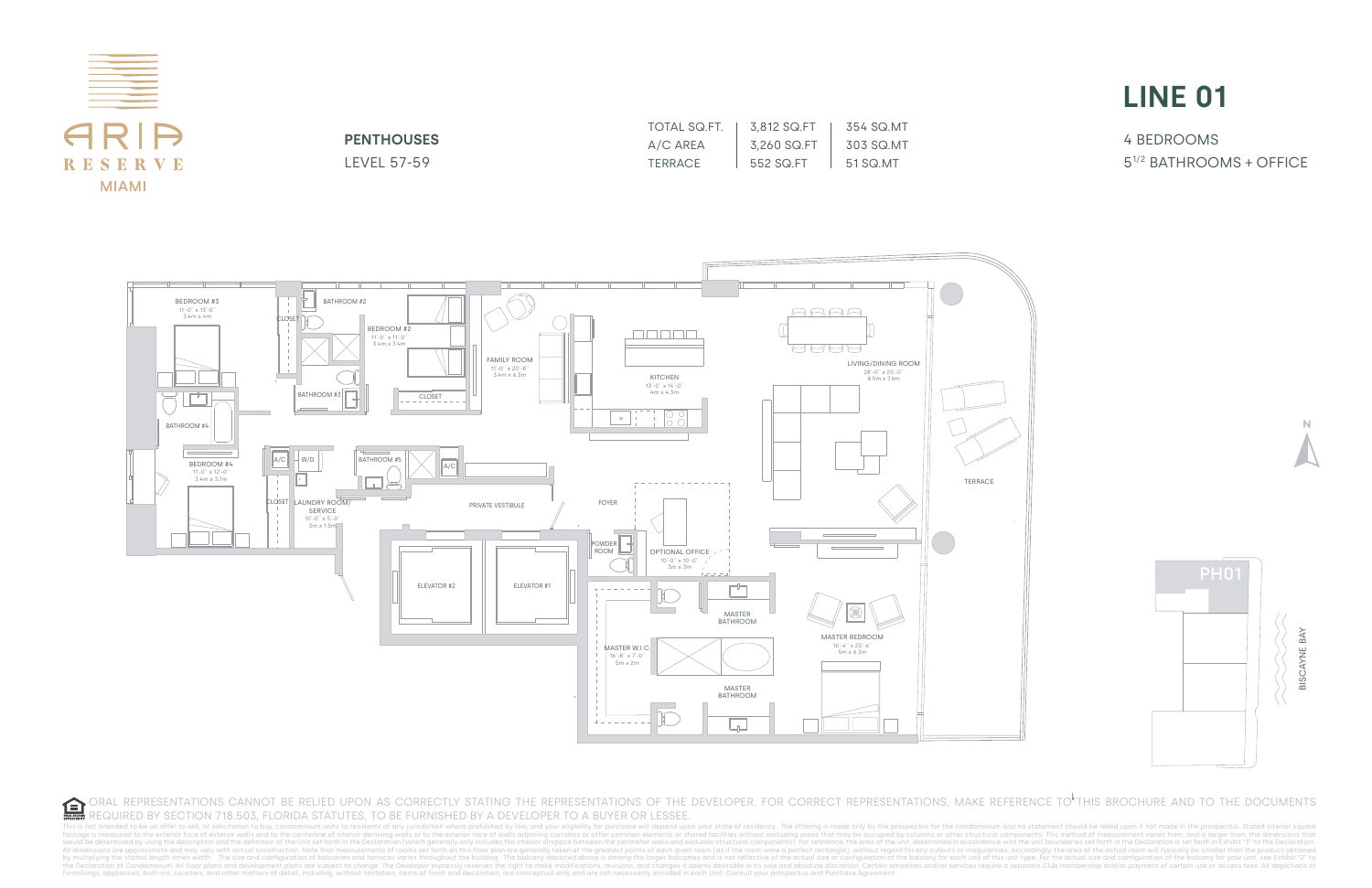4 BEDROOMS 51/2 BATHROOMS + OFFICE









 $\mathbf{G}$ ORAL REPRESENTATIONS CANNOT BE RELIED UPON AS CORRECTLY STATING THE REPRESENTATIONS OF THE DEVELOPER. FOR CORRECT REPRESENTATIONS, MAKE REFERENCE TO THIS BROCHURE AND TO THE DOCUMENTS REQUIRED BY SECTION 718.503, FLORIDA STATUTES, TO BE FURNISHED BY A DEVELOPER TO A BUYER OR LESSEE.

This is not intended to be an offer to sell, or solicitation to buy, condominium units to residents of any iurisdiction where prohibited by law, and your eligibility for purchase will depend upon your state of residency. T footage is measured to the exterior face of exterior walls and to the centerline of interior demising walls are to the exterior demising walls or to the exterior face of walls adjoining corridors or other common elements o rspace between the perimeter walls and excludes structural components). For reference, the area of the unit, determined in accordance with the unit boundaries set forth in the Declaration is set forth in Exhibit "3" to the All dimensions are approximate and may vary with actual construction. Note that measurements of rooms set forth on this floor plan are generally taken at the greatest points of each given room vere a perfect rectangle), wi the Declaration of Condominium. All floor plans and development plans are subject to change. The Developer expressly reserves the right to make modifications, revisions, and changes it deems desirable in its sole and absol

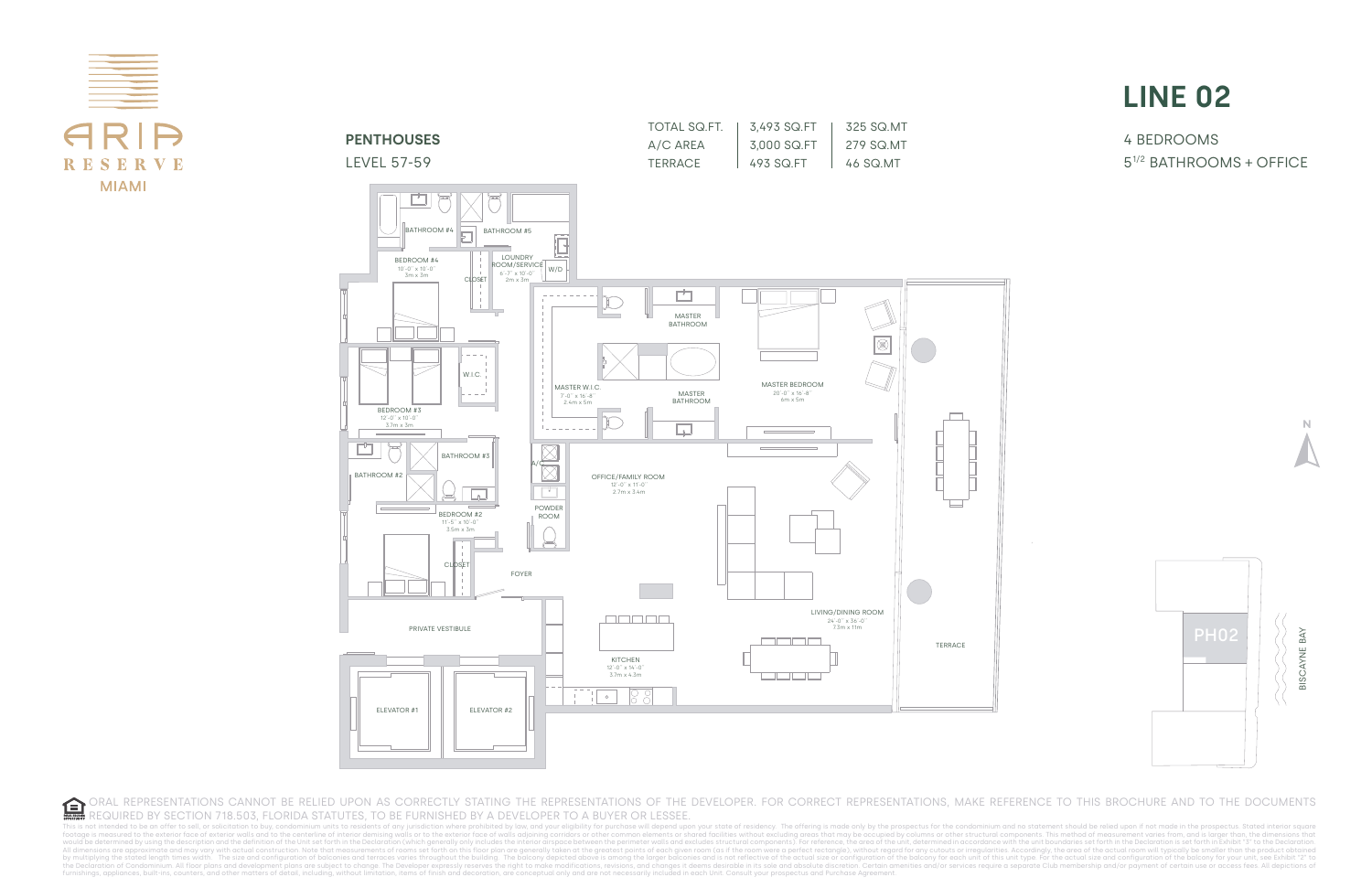

4 BEDROOMS 51/2 BATHROOMS + OFFICE







 $\mathbf{G}$ ORAL REPRESENTATIONS CANNOT BE RELIED UPON AS CORRECTLY STATING THE REPRESENTATIONS OF THE DEVELOPER. FOR CORRECT REPRESENTATIONS, MAKE REFERENCE TO THIS BROCHURE AND TO THE DOCUMENTS REQUIRED BY SECTION 718.503, FLORIDA STATUTES, TO BE FURNISHED BY A DEVELOPER TO A BUYER OR LESSEE.

This is not intended to be an offer to sell, or solicitation to buy, condominium units to residents of any iurisdiction where prohibited by law, and your eligibility for purchase will depend upon your state of residency. T footage is measured to the exterior face of exterior walls and to the centerline of interior demising walls or to the exterior redustand to the centerline of interior demising walls or to the exterior face of walls adjoini would be determined by using the description and the definition of the Unit set forth in the Declaration (which generally only includes the interior airspace between the perimeter walls and excludes structural components). All dimensions are approximate and may vary with actual construction. Note that measurements of rooms set forth on this floor plan are generally taken at the greatest points of each given room vere a perfect rectangle), wi the Declaration of Condominium. All floor plans and development plans are subject to change. The Developer expressly reserves the right to make modifications, revisions, and changes it deems desirable in its sole and absol